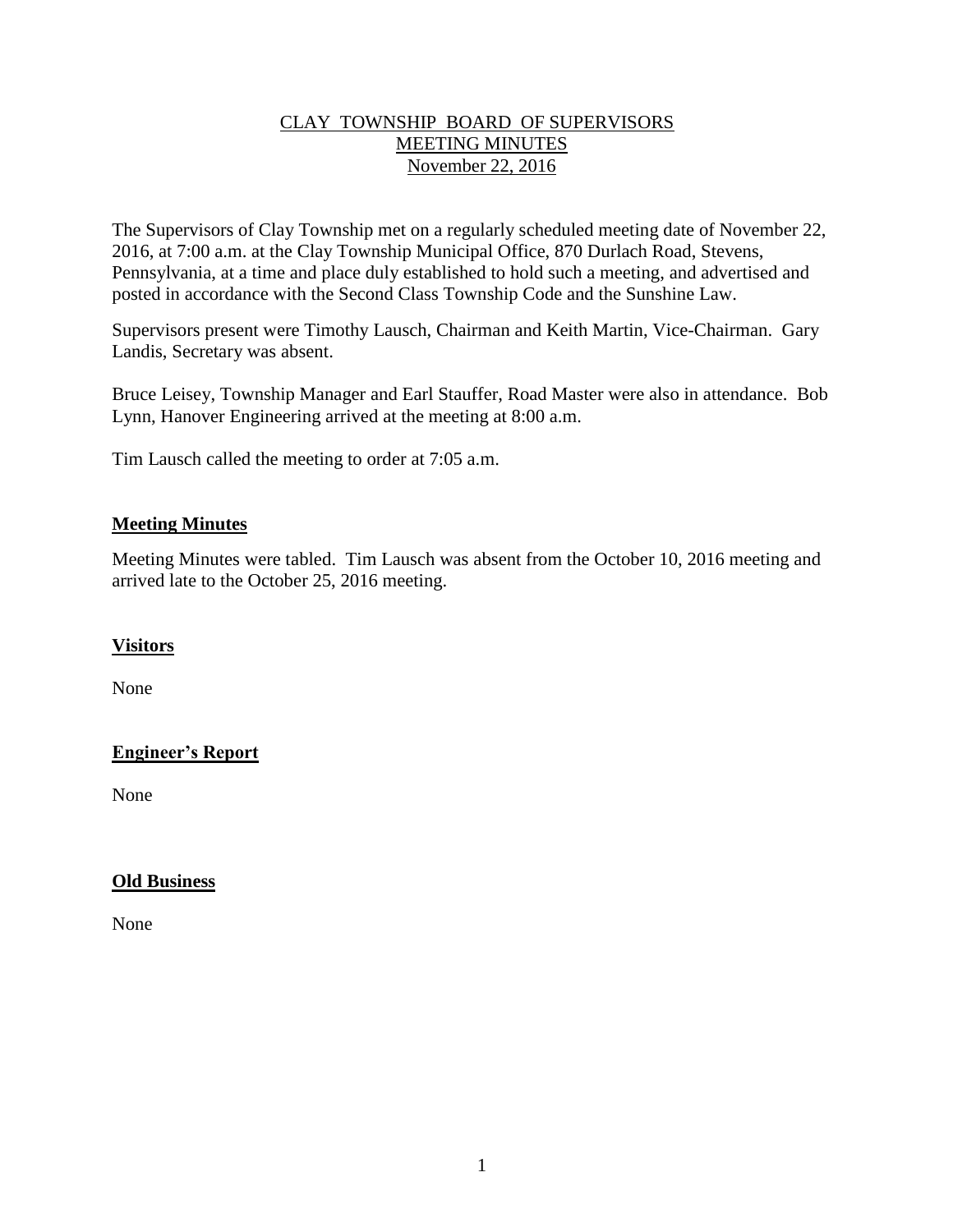## **New Business**

1. Zoning Officer Update

The Board of Supervisors reviewed the monthly report.

2. Road Master Update

Earl informed the Board of Supervisors that he received concerns regarding Durlach Road eroding away at the edge of the road between the intersection of Ice House Hill Road and Clearview Road. He is planning to fill and patch to the road to correct the problem.

Earl said the new truck will be delivered the second week of December.

3. MS4 Update

This item was tabled.

4. Budget Discussion

There was discussion on several budget points including keeping 2017 donations the same as 2016, adding \$125,000 expense/revenue for RT 322 sewer, keeping expense of a FT Public Works employee (hiring decision will be based on cost of MS4 compliance, which will be determined by April 2017).

Keith Martin made a motion, seconded by Tim Lausch to approve the 2017 Preliminary Budget for advertising. \* The motion was unanimously approved.

5. Review and Award Park Project Bids

Bob Lynn, Hanover Engineering, reviewed with the Board of Supervisors the cross bid tabulation for Public Restrooms/Storage Area Pavilion at Snyder Park.

Keith Martin made a motion, seconded by Tim Lausch to accept the following bids with alternatives. \* The motion was unanimously approved.